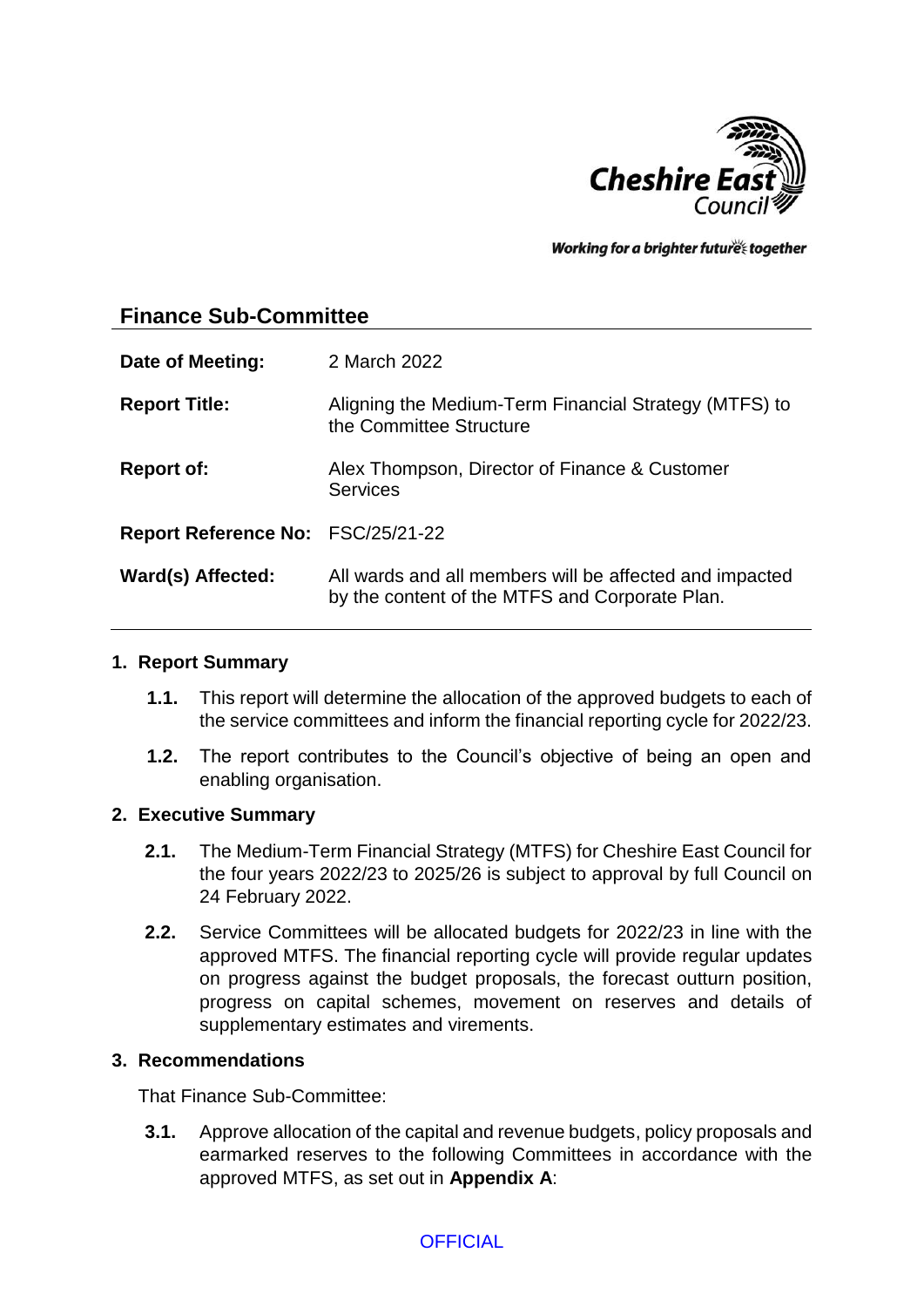- Adults & Health
- Highways & Transport
- Children & Families
- Economy & Growth
- Environment & Communities
- Corporate Policy
- Finance Sub-Committee
- **3.2.** Approve the supplementary estimates set out in **Appendix B, Tables A and B.**
- **3.3.** Recommend to Council to approve supplementary estimates over £1,000,000, set out in **Appendix B, Table C**.
- **3.4.** Note the financial reporting timetable for 2022/23 set out in **Appendix C**.

## **4. Reasons for Recommendations**

- **4.1.** In accordance with the Corporate Plan and the Policy Framework the Finance Sub-Committee has the responsibility to co-ordinate the management and oversight of the Council's finances, performance and risk management arrangements.
- **4.2.** The Committee is responsible for allocating budgets across the Service Committees. This responsibility includes the allocation of revenue and capital budgets as well as relevant earmarked reserves.
- **4.3.** The Committee has responsibilities within the Constitution to approve, or recommend for approval, virement and supplementary estimates that will amend the MTFS. Such requests are brought to the Committee as they arise.

## **5. Other Options Considered**

**5.1.** Not applicable.

## **6. Background**

- **6.1.** All councils are legally required to set a balanced budget each year. The MTFS was approved by full Council in February 2022.
- **6.2.** The MTFS includes a Report from the Chief Finance Officer in line with the Section 25(1) of the Local Government Finance Act 2003. This report confirms that the MTFS is balanced and that the Chief Finance Officer is satisfied with the robustness of the estimates and the adequacy of the financial reserves of the Council. The report also highlights the factors taken into account in arriving at this judgement including relevant financial issues and risks facing the Council during the medium term.
- **6.3.** Finance Procedure Rules set limits and responsibilities for movement of funds, treating reserves as part of this overall balanced position. Any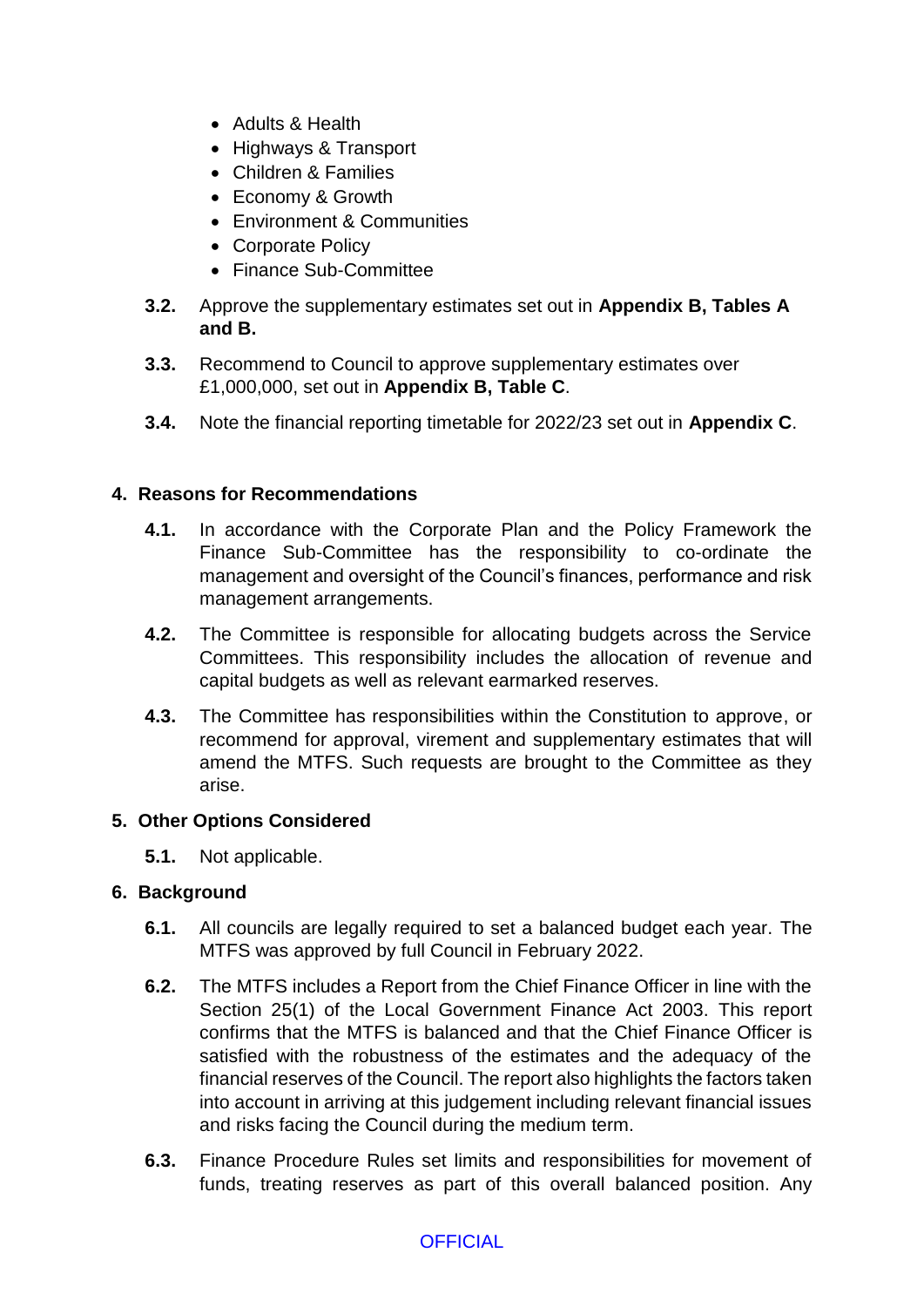movement within this balanced position is treated as a virement. To increase the overall size of the MTFS requires a supplementary estimate, which must be backed with appropriate new funding and approved in line with the Procedure Rules.

- **6.4.** To support accountability and financial control under the Committee system the 2022/23 budget is being reported across the Service Committees based on their associated functions. This report sets out the allocation of the revenue and capital budgets and earmarked reserves to the relevant service committee in accordance with their functions.
- **6.5.** Each committee function has been associated with a Director budget. Budget holders are responsible for budget management. Where a team supports multiple Directors (most notable in Corporate Services) the budget remains with the Director and is not split, for example, Governance and Democratic Services are aligned to the Corporate Policy Committee even though the activity of the team is split across all teams.
- **6.6.** The financial alignment of budgets to each Committee is set out in Table 1 with further details in **Appendix A**.

| <b>Committee</b>                   | <b>Expenditure</b> | Income     | <b>Net Budget</b> | <b>Total</b><br>Capital<br><b>Budget</b> | <b>Total</b><br>$Rev + Cap$ |
|------------------------------------|--------------------|------------|-------------------|------------------------------------------|-----------------------------|
|                                    | £m                 | £m         | £m                | £m                                       | £m                          |
| <b>Health and Adults</b>           | 178.126            | $-57.287$  | 120.839           |                                          | 120.839                     |
| <b>Highways and Transport</b>      | 20.673             | $-8.871$   | 11.802            | 77.435                                   | 89.237                      |
| Children and Families              | 77.272             | $-3.495$   | 73.777            | 33.793                                   | 107.570                     |
| <b>Economy and Growth</b>          | 32.654             | $-9.144$   | 23.510            | 52.001                                   | 75.511                      |
| <b>Environment and Communities</b> | 54.795             | $-10.422$  | 44.373            | 10.973                                   | 55.346                      |
| Corporate Policy                   | 94.672             | $-56.350$  | 38.322            | 7.043                                    | 45.365                      |
| Finance Sub Committee              | 16.007             | $-0.900$   | 15.107            | 4.000                                    | 19.107                      |
|                                    |                    |            | $-327.730$        | $-185.245$                               | $-512.975$                  |
| Original Budget (MTFS Feb 22)      | 474.199            | $-146.469$ | 0.000             | 0.000                                    | 0.000                       |

## **Table 1: Revenue and Capital Budgets allocated to service committees as per the approved MTFS**

- **6.7.** The 2022-26 MTFS includes a net revenue budget of £327.7m and an approved capital programme of £185.3m for the financial year 2022/23. Further details on the schemes within the capital programme are provided in **Appendix A**.
- **6.8.** The Finance Sub-Committee has additional responsibility for the oversight, scrutiny and budget review of the following functions: Land and Property; Central Budgets; Pensions; Grants; Council Tax; Business Rates; Reserves; and Other Funding as set out in **Appendix A**.
- **6.9.** The estimated balance of general reserves as at 1 April 2022 is £11.5m and earmarked reserves total £68.8m, further details are provided in **Appendix A**.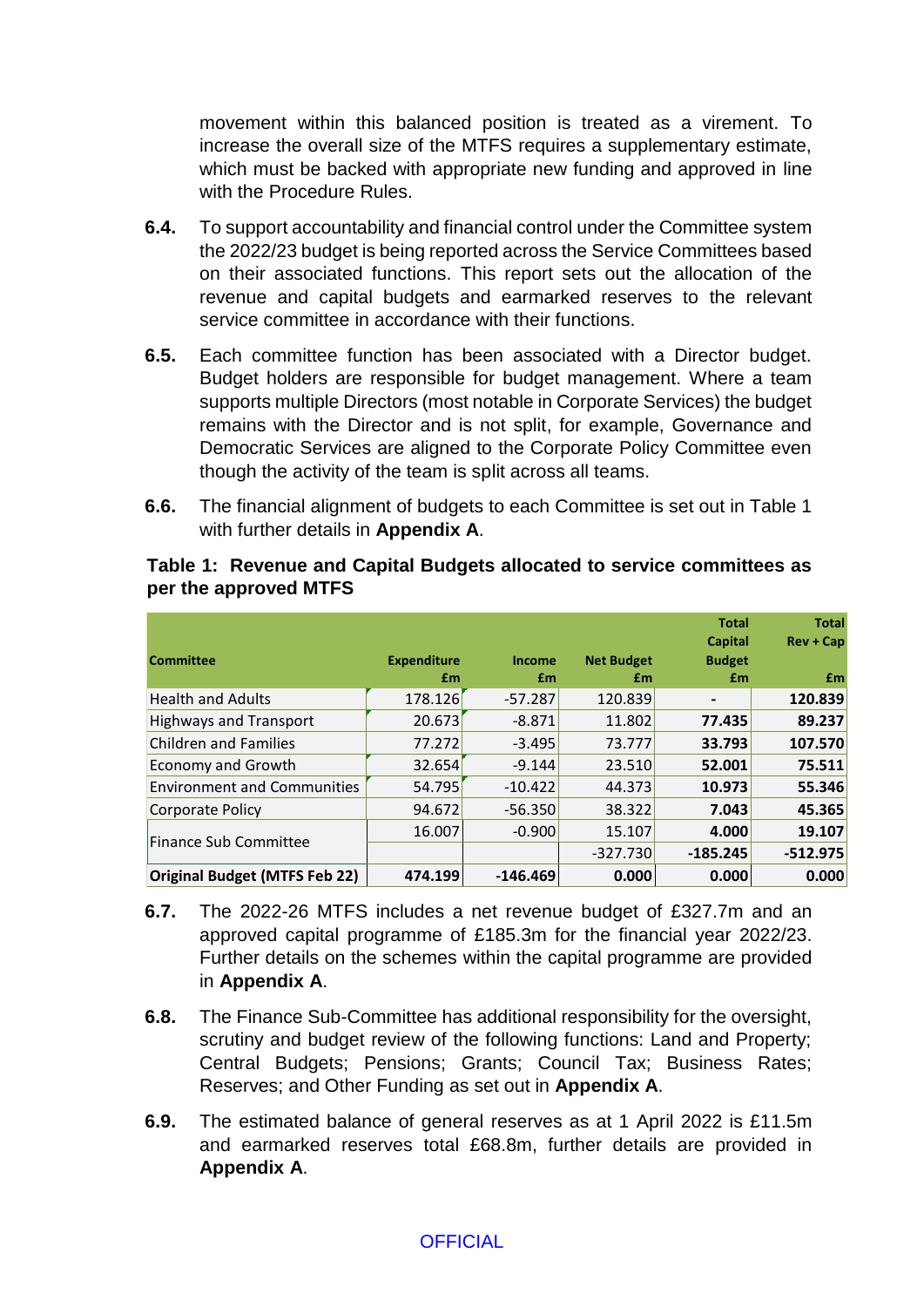# **7. Consultation and Engagement**

- **7.1.** The annual business planning process involves engagement with local people and organisations. Local authorities have a statutory duty to consult on their budget with certain stakeholder groups including the Schools Forum and businesses. In addition, the Council chooses to consult with other stakeholder groups. The Council continues to carry out stakeholder analysis to identify the different groups involved in the budget setting process, what information they need from us, the information we currently provide these groups with, and where we can improve our engagement process.
- **7.2.** Cheshire East Council conducted an engagement process on its Medium-Term Financial Plans through a number of stages running from December 2021 to Council in February 2022.
- **7.3.** The budget consultation launched on-line on the 24 November 2021, included details of the proposals against each Corporate Plan aim. This consultation was made available to various stakeholder groups and through a number of forums.

## **8. Implications**

## **8.1. Legal**

**8.1.1.** The legal implications surrounding the process of setting the 2022 to 2026 Medium-Term Financial Strategy were dealt with in the reports relating to that process.

# **8.2. Finance**

**8.2.1.** Contained within the main body of the report.

# **8.3. Policy**

**8.3.1.** The Corporate Plan sets the policy context for the MTFS and the two documents are aligned. Any policy implications that arise from activities funded by the budgets that this report deals with will be dealt within the individual reports to Members or Officer Decision Records to which they relate.

# **8.4. Equality**

- **8.4.1.** Under the Equality Act 2010, decision makers must show 'due regard' to the need to:
	- Eliminate unlawful discrimination, harassment and victimisation;
	- Advance equality of opportunity between those who share a protected characteristic and those who do not share it; and
	- Foster good relations between those groups.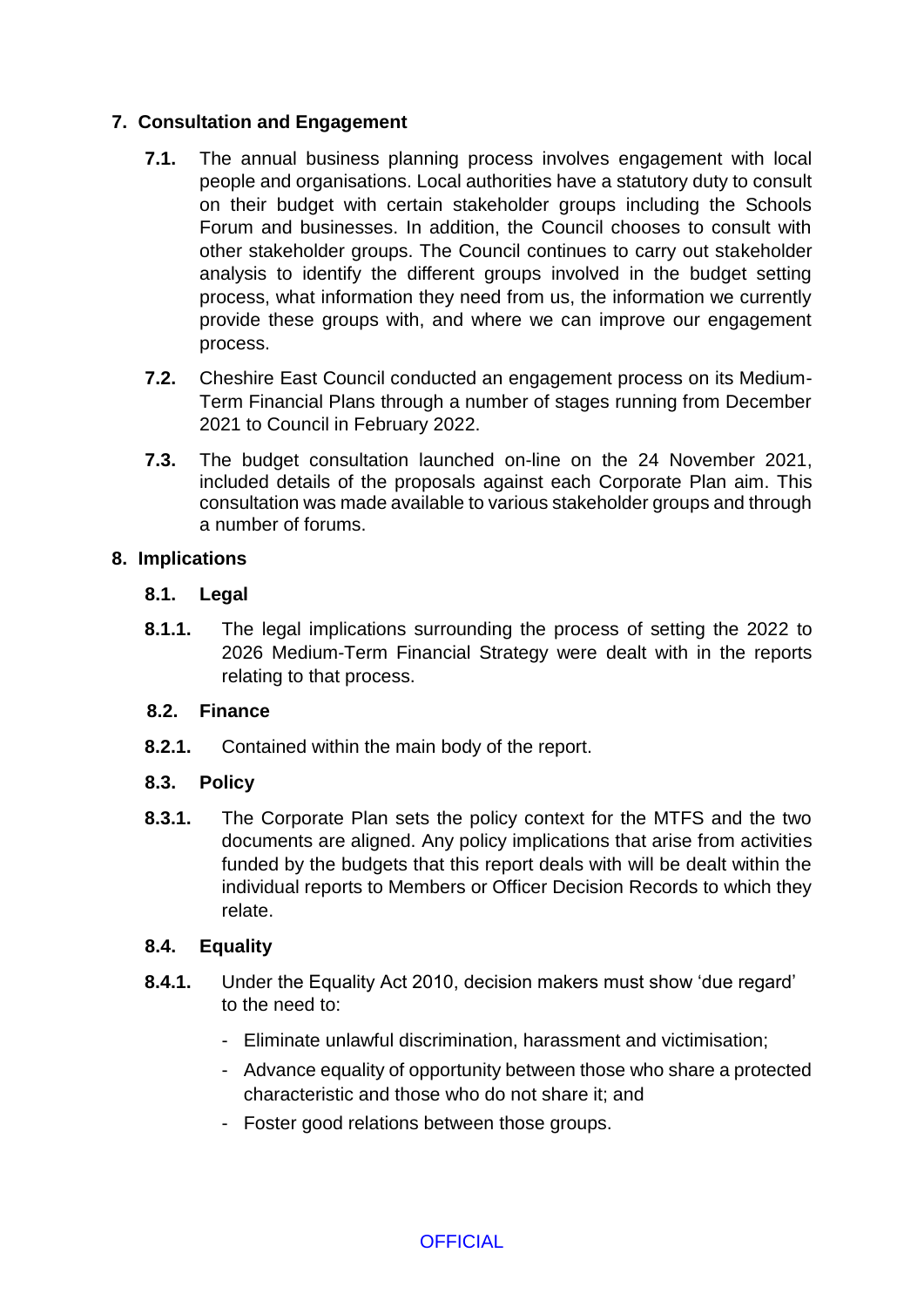- **8.4.2.** The protected characteristics are age, disability, sex, race, religion and belief, sexual orientation, gender re-assignment, pregnancy and maternity, and marriage and civil partnership.
- **8.4.3.** Having "due regard" is a legal term which requires the Council to consider what is proportionate and relevant in terms of the decisions they take.
- **8.4.4.** The Council needs to ensure that in taking decisions on the Medium-Term Financial Strategy and the Budget that the impacts on those with protected characteristics are considered. The Council undertakes equality impact assessments where necessary and continues to do so as proposals and projects develop across the lifetime of the Corporate Plan. The process assists us to consider what actions could mitigate any adverse impacts identified. Completed equality impact assessments form part of any detailed Business Cases.
- **8.4.5.** Positive impacts include significant investment in services for children and adults (protected characteristics primarily age and disability). Specific examples are Investment in Cared for Children and Care Leavers, SEND services and School Transport. There is also significant investment in Adult Social Care and support to care providers (protected characteristics primarily age and disability).
- **8.4.6.** There are a number of savings proposals which could have a negative impact on those with protected characteristics. Where this is the case, more detailed work and consultation before any decisions are made.
- **8.4.7.** The Corporate Plan's vision reinforces the Council's commitment to meeting its equalities duties, promoting fairness and working openly for everyone. Cheshire East is a diverse place and we want to make sure that people are able to live, work and enjoy Cheshire East regardless of their background, needs or characteristics.

# **8.5. Human Resources**

**8.5.1.** Any HR implications that arise from activities funded by the budgets that this report deals with will be dealt within the individual reports to Members or Officer Decision Records to which they relate.

# **8.6. Risk Management**

**8.6.1.** Financial risks are assessed and reported on a regular basis, and remedial action taken if and when required. Risks associated with the achievement of the 2022/23 budget and the level of general reserves were factored into the 2022/23 financial scenario, budget and reserves strategy.

# **8.7. Rural Communities**

**8.7.1.** The report provides details of service provision across the borough.